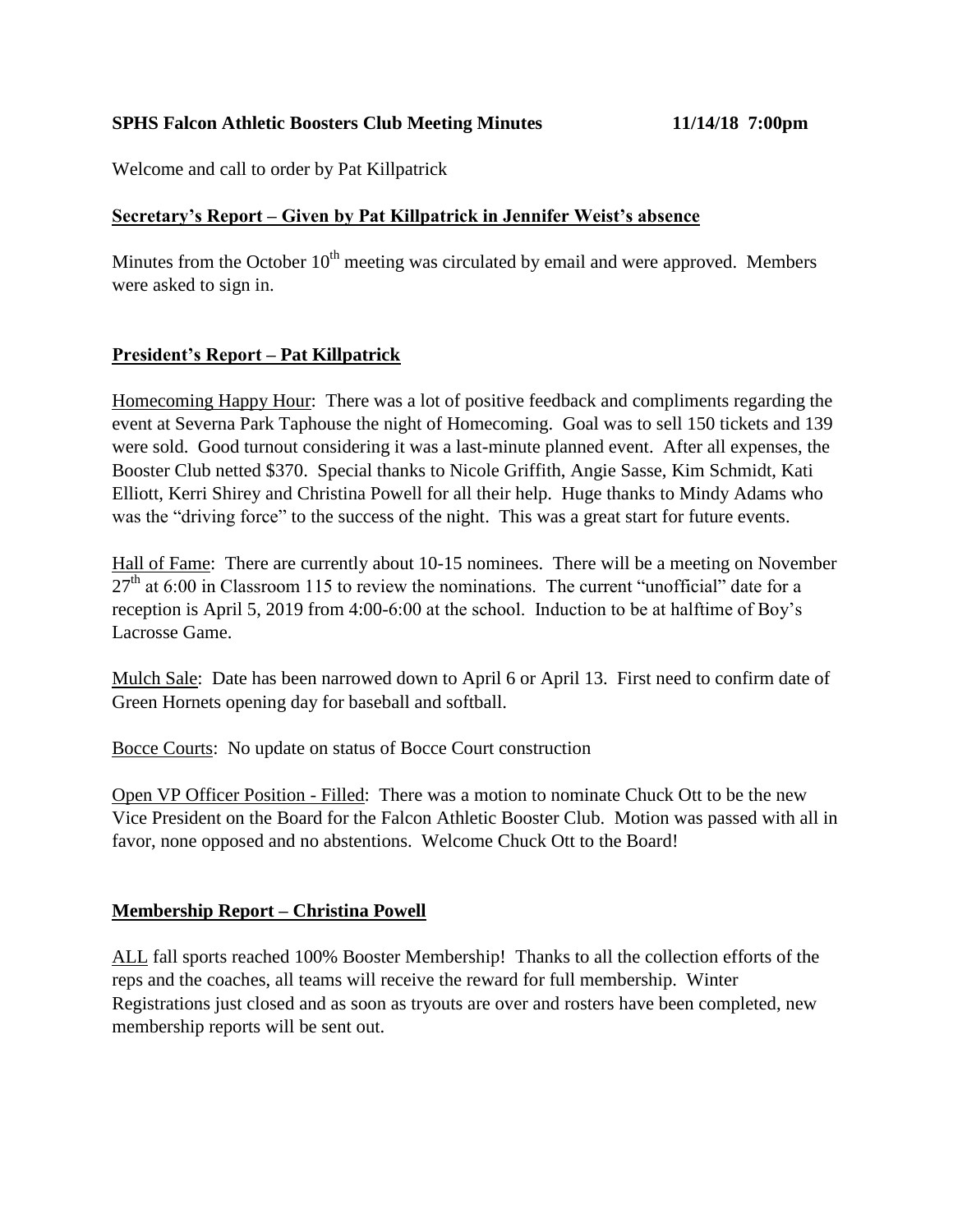# **Treasurer's Report – Sharon Burke**

Sharon reiterated that the 100% membership was an incredible feat and was a huge factor in being able to provide support to the teams.

Please remind all parents that checks should be made payable to "Falcon Athletic Boosters Club". There have been too many variations written and the bank has honored them, but is asking that we do our best to make the change.

New uniform allocation schedule has become very lopsided. In some cases, sports get new uniforms annually while others are every three years. We need to take a look and rework the schedule.

# **Concessions Report – Sharon Burke**

Thank you to everyone for getting your volunteers together for concessions. Everybody pulled together and we had a successful fall season. Special thanks to Michelle and Michael Sullivan for helping to get the stand up and running when Sharon and Kelly Burke couldn't get there on time. Also thank you to Kim Walker for helping get the stands ready many times as well as also standing out in the cold and rain to sell spirit wear.

Ledo's – We are currently in negotiation on the prices. We are currently only making \$1/pizza on each sale. We were a "guinea pig" for Ledo's to sell at school concessions and it turned out to be very successful. It made them a lot of money, but not a lot of money for us. Kelly Burke has gone back to Ledo's to ask them to do better on price for us and we should see a change in the spring. Ledo's is now going to Broadneck and other schools to see about selling there since it was so successful.

The AA Parks and Rec tournament was held at our school the weekend of 11/10. We could not get enough volunteers to run concessions for the whole tournament so instead it was handled by Dan and Kathy Fielder (who normally run concessions at Kinder). They ended up making over \$7,000 that day and the booster club was given 10%. Hopefully next year, we can find enough people to help so we can run it ourselves and reap those significant financial benefits.

The winter concessions schedule is just about done. The only problem is there are many events to cover in the winter. Sharon and Kelly cannot be there at 3:30/4:00 to open the stand – they can probably by 5:15. She is asking for a committee to figure out how get coverage for the early times to get the stand open. It is a lot of revenue lost if we don't open earlier. We would prefer to open by halftime of the first game at least. A suggestion was to try to get the teams assigned coverage to come earlier. Stand manager would receive \$25 and the volunteering team gets 10% of sales. With a closed stand, people then need to find vendor machines and they are usually behind the ropes.